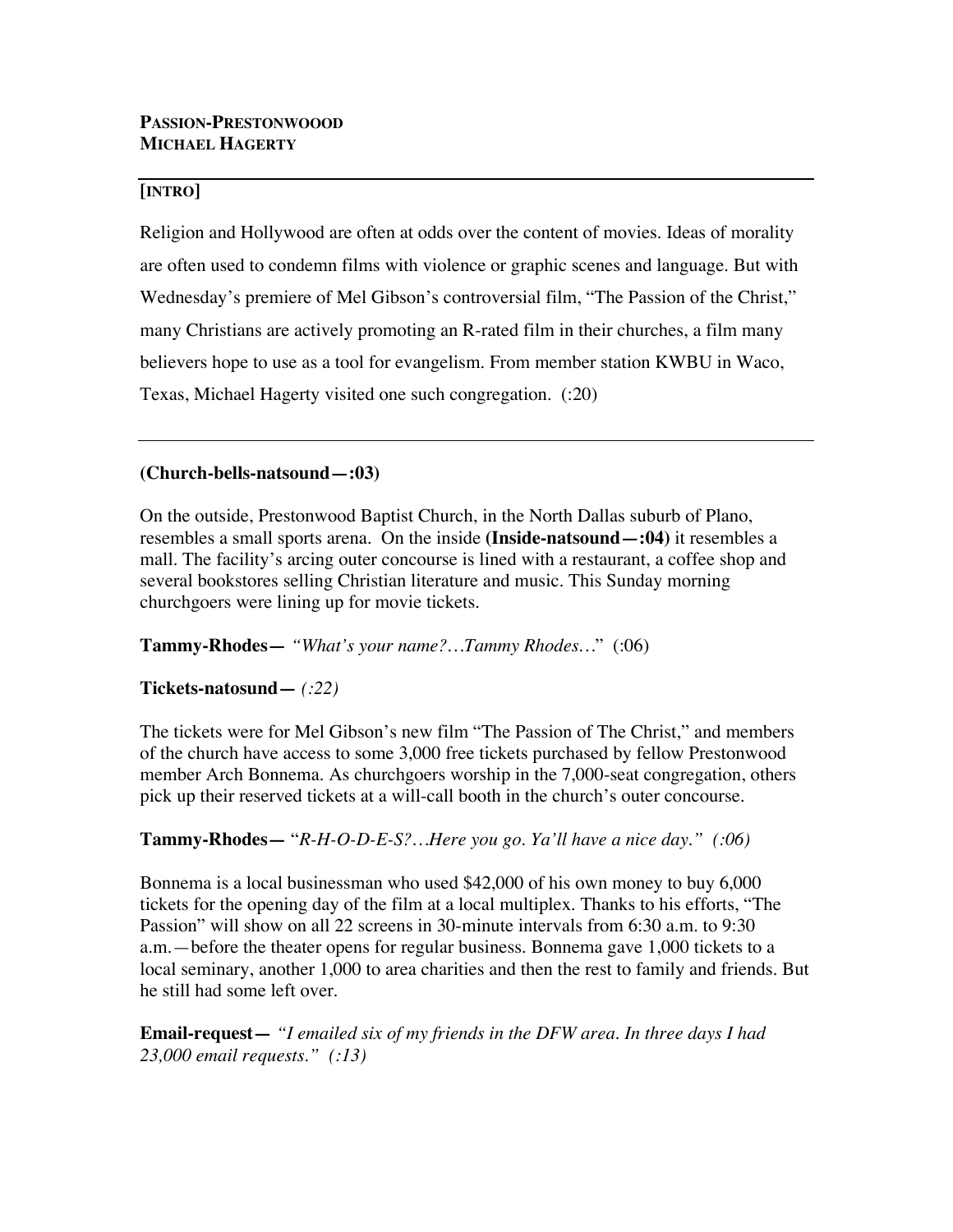Bonnema saw a screening of the film a few weeks ago. He said he's heard the crucifixion story countless times growing up. However, the vivid images in the film had a more profound effect on him. He compared his experience to the reaction many veterans had after seeing Saving Private Ryan.

**War-movies—** *"They said: 'This is the way it was.' That's what 'Passion' did to me…it'll really bring home the sacrifice Jesus made." (:11)*

His fellow congregants share his enthusiasm. Anticipation for the film is high at Prestonwood, where references to the movie are easy to find. A book about the crucifixion of Jesus— with a forward written by Mel Gibson—sits on the shelves in one of the bookstores. Posters throughout the building and church bulletins bear images from the movie and the question "Who Really Killed Jesus?" which is the topic of today's sermon by Prestonwood's pastor, Dr. Jack Graham.

**Who-killed-Jesus—** *"God put him on the cross. God the Father offered himself as the bloody sacrifice for you and me. That's who killed Jesus." (:13)*

Graham points out that Gibson's only appearance in the film, which he directed, is when his hand is shown nailing Jesus' to the cross. Graham says Gibson obviously understands that his sins—and those of all other humanity—are why Jesus was murdered.

Graham's sermon seems a direct response to allegations of anti-Semitism in the film. While the church's leaders are calling for sensitivity concerning what the Jewish people have suffered in the past, they also call the charges of anti-Semitism unfounded. Bonnema agrees.

**Hate—** *"This isn't first anti-Semitic arguments that have come up with the story of the crucifixion…some people look for any excuse to hate…There's nothing anti-Semitic in the film. Nothing." (:16)*

In addition to concerns about charges of religious bigotry, the church is also apprehensive about the graphic violence in the movie, which is rated "R" for scenes depicting the torture and execution of Jesus. Dr. David McKinley, an associate pastor at Prestonwood, says it puts the church in the unfamiliar position of advocating an R-rated film.

**R-rated—** *"We believe it is rare and exceptional as a film because of the nature of what it is…we believe it is reality of Christ and what happened to him. And it wasn't a pretty picture." (:13)*

Despite the controversy, members of Prestonwood view the film as an opportunity to share their faith. For Bonnema, who bought the \$42,000 worth of tickets, he just hopes "The Passion of The Christ" will touch believers and nonbelievers like it touched him.